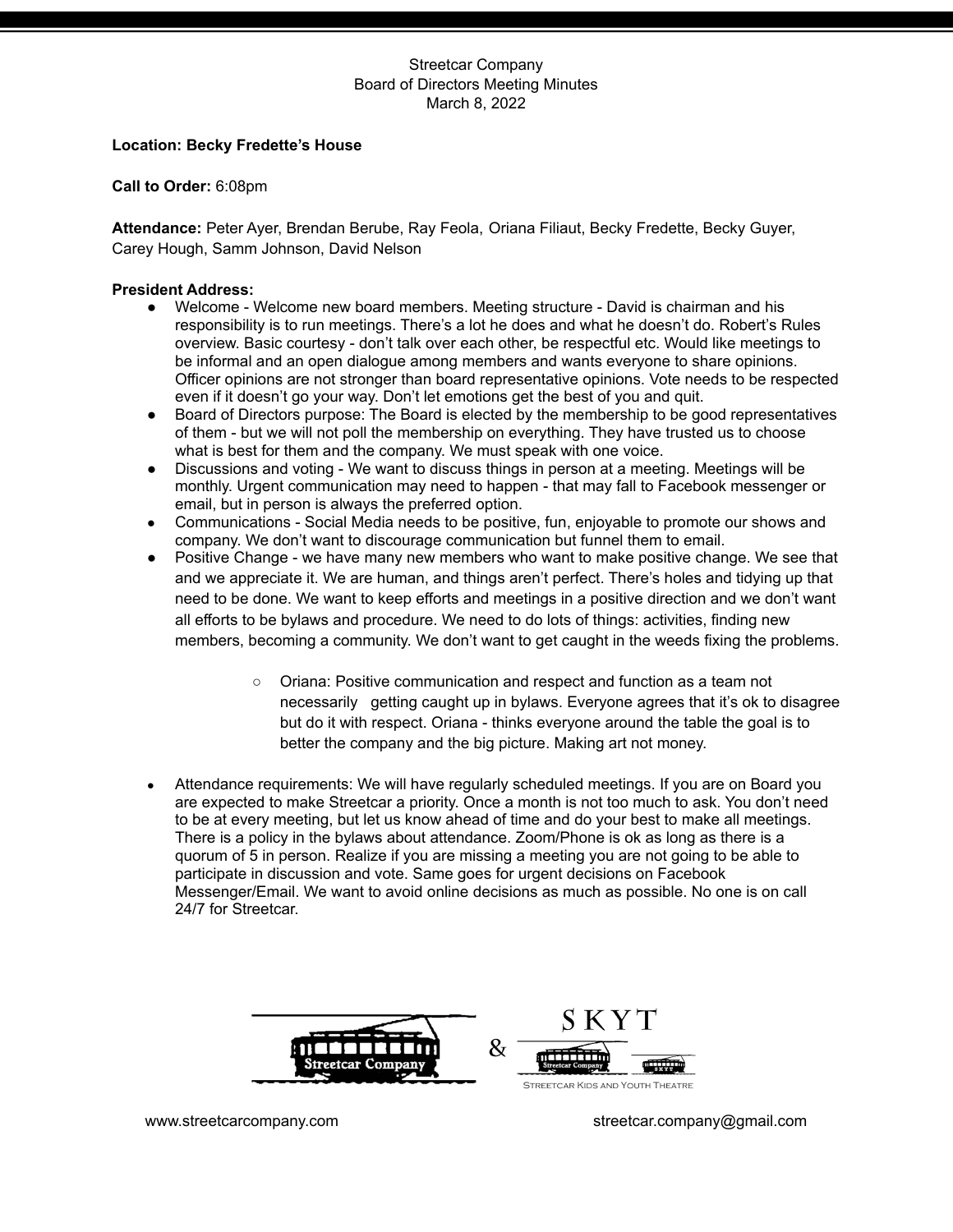### **Intros:**

- **● Oriana Filiault** Ray's wife. Wanted to do theater when younger but never got into it. A co-worker from DCYF introduced her to community theater (Mystery of Edwin Drood). Got pulled in and loved it and couldn't stop. Streetcar Company is the basis of their family - met doing show, kids are doing shows. It's a passion, and keeps her sane.
- **Ray Feola** Streetcar since 2008/09. Enjoys shows, camaraderie, putting things together and seeing it work out. Likes being on board and sharing opinions and being part of something that supports a bigger picture.
- **Becky Guyer** Five decades, always behind stage. Doesn't do on stage lost a bet once had to go onstage but got kicked off for giggling. Loves directing and costumes. Been on the board off and on for a long time.
- **Samm Johnson** 21. Baby of the group. Second term on board. Joined board because didn't like show ideas that were being thrown around. Wants fresh and new ideas for shows. Wants more people, and talent. Wants variety.
- **David Nelson** Pizzaholic. First show in 1981 The Music Man Streetcar Company. Did others. Did drama in high school. Stopped doing it, and picked it back up when came back to the Lakes Region. Family was heavily involved in Streetcar for many years. Got back involved with A Christmas Story. Got involved with Board when there was a call for needing new members. Considers his involvement a service.
- **Carey Hough -** Joined Streetcar this past fall in "All Together Now" after taking a 21 year hiatus from theatre. Former musical theater major - finds unbridled joy helping out and being a part of the theatre community and has found some of the best people and friends here at Streetcar.
- **● Becky Fredette -** Started theater because of son. Theater always fascinated her. Helped make costumes for Beauty and the Beast. Family got involved. Was fun to do shows together. Does it because it's fun not because we need to make the most money. It can sometimes be hard because of Board issues. Wants to see Streetcar thrive.
- **Peter Ayer -** Oldest of group third time on board. Former president. In 8 plays in one year. Doesn't sing and doesn't dance. Started as a child.
- **Brendan Berube -** Got acting bug in 6th grade. Did theater through high school. Saw audition notice for "Wait Until Dark" - got dream role. Had mixed experience with other Streetcar auditions. Auditioned for Macbeth and got it. The company has become family.

## **Position Info/Training:**

- **●** Reviewed description in bylaws.
- **●** David would like people to take over small tasks that may not be outlined in bylaws

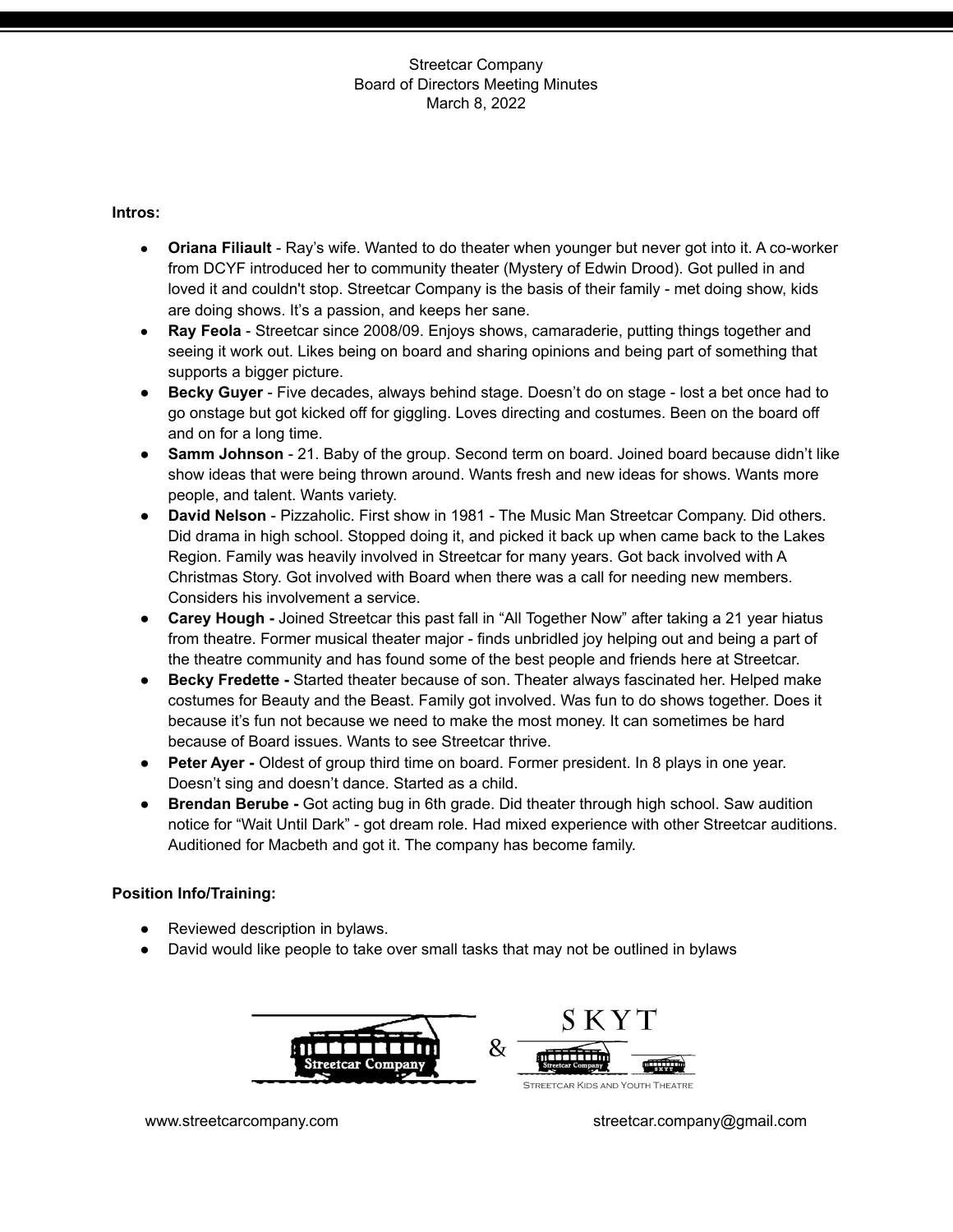Becky F stated that meetings need to be held in a public space going forward and open to the public.

## **Bylaws:**

- Member/Officer terms were discussed
	- David and Brendan's terms end at the end of 2022.
	- Carey and Becky F will serve until the end of 2023
	- Becky G, Ray and Samm will serve one year terms ending in 2022
	- Oriana and Peter will serve two year terms ending in 2023
	- There was a question on the verbiage on number of board members and whether SKYT representatives make up the 9 members of the Board. It was discussed that the language in the bylaws wasn't updated. There can be up to 9 adult board members and 2 SKYT representatives.
	- We can add SKYT representatives at any time. In the past they haven't had much they can do on the board and they do not get a vote.
	- Oriana stated she was concerned that there may have been things going on in the past that weren't above board. She has heard rumors of mismanagement of funds and property in the past. She stated that she feels part of the way the bylaws were originally written was to allow for secrecy and asked if it made sense to review and audit them. Becky F stated the bylaws were rewritten to fix loopholes after Oriana originally left the board. David stated that the bylaws led to lots of negativity with a specific set of Streetcar members and their friends on Facebook. This led to the lack of posting on Facebook because the board got tired of the negativity that kept coming in. He added that the Board didn't respond because they didn't want to continue to add negativity. The bylaws had to become the focus because the Company was not following them. Becky G stated that the bylaws are a living document and we're here now to move onward and upward from the past.

## **Facebook Policy:**

- Becky F stated that our current social media policy doesn't allow for anything besides show related posts.
- Brendan made a motion that we adopt a policy that we have open communication and posting on all social media accounts while following the Streetcar Company & SKYT Social Media Guidelines. Ray seconded the motion
	- *○ MOTION: Streetcar Company adopts a policy that we have open communication and posting on all social media accounts while following the Streetcar Company & SKYT Social Media Guidelines*
		- David asked for discussion, but there was none

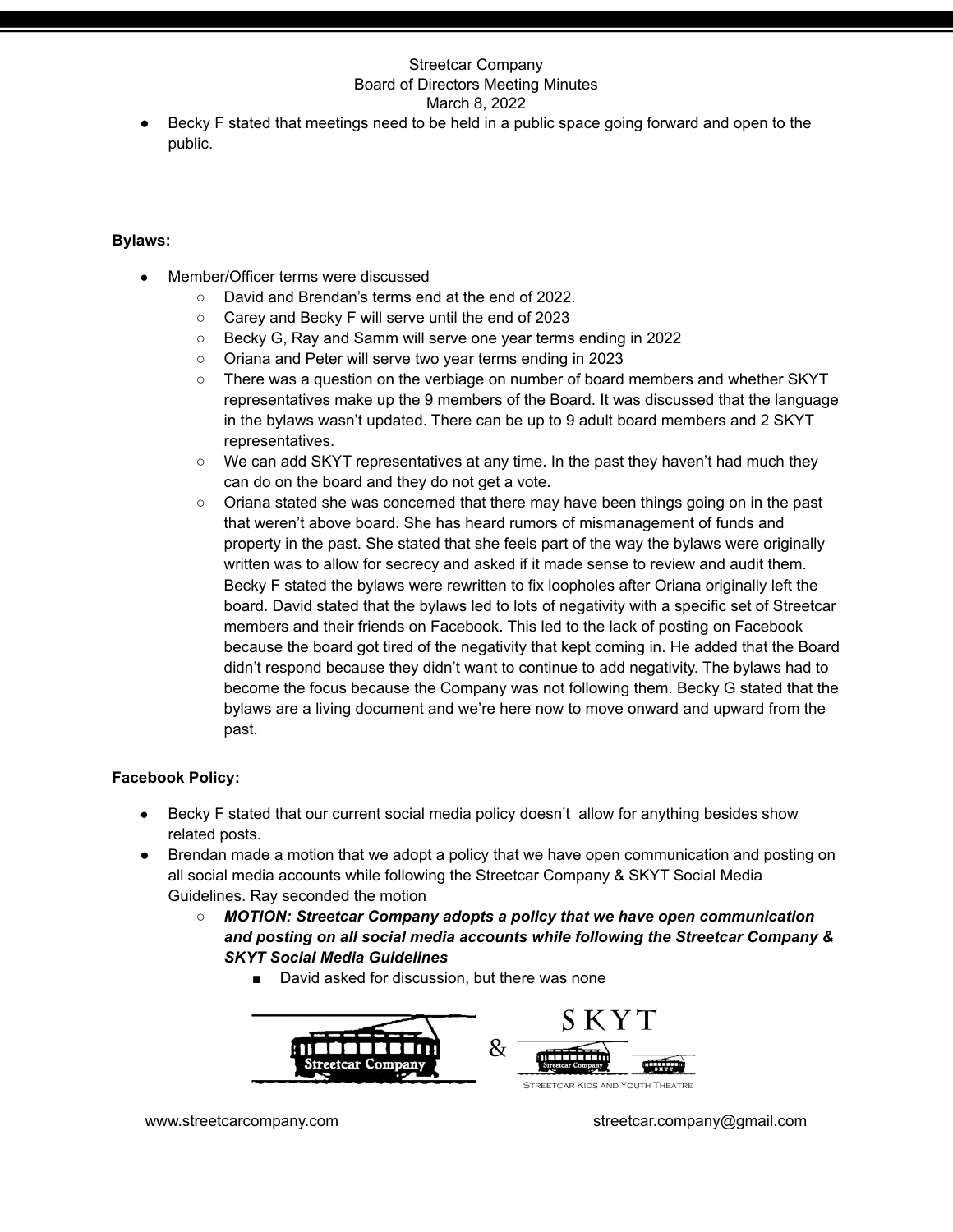## *■ Unanimous vote: The motion passes*

## **Conflict of Interest Policy:**

• All officers and board member representatives signed and turned in their Conflict of Interest attestations except for Becky G. Carey will reach out and collect that.

## **Secretary Report:**

- David stated the meeting would normally start with this.
- Becky F stepped in to cover Secretary duties in the interim between the annual meeting and this meeting, but did not have a report to share.

# **Treasurer Report:**

- David shared the prepared Profit and Loss Statement
- Samm asked about the bullet point about a "bouquet for a woman who fell". David stated that an individual fell down some stairs and had some injuries after a performance of "All Together Now" in the fall. She is a long time supporter of Streetcar Company, and as a token of goodwill and get well wishes we sent her a bouquet.
- Oriana stated she has an old Streetcar Company debit card saved on her Amazon account that she was given to purchase materials for a performance. She asked who has cards currently. David stated that he and Raelyn Cottrell have cards.
- Oriana made a motion to retrieve the debit card from Raeyln. Samm seconded the motion.
	- *○ MOTION: Current debit card will be retrieved from Raelyn Cottrell*
		- David opened up discussion with him and Becky F saying that as she is the producer they felt she should have the card for purchases that may be necessary for the production. Oriana asked if it's typical that the producer/production team has the debit card or do they normally submit expenses? David stated that, no, typically you would submit receipts and expense reports to the Treasurer but that makes the Treasurer's job more difficult. Other theatre companies usually have a representative, who holds a card, available to tag along for purchases. Brendan stated he would be willing to sift through receipts rather than there ever be a question of impropriety in the finances. Samm stated that individual company members should not be using the card to buy things through Amazon that way the card isn't saved and that all Amazon purchases should be made through an official Streetcar Amazon account.
		- *■ In favor: Samm, Oriana, Brendan, Peter*
		- *■ Opposed: Ray, Carey*
		- *■ Abstention: Becky F*
		- *■ With 4 in favor of the motion, the motion carries. David will request the debit card from Raelyn.*

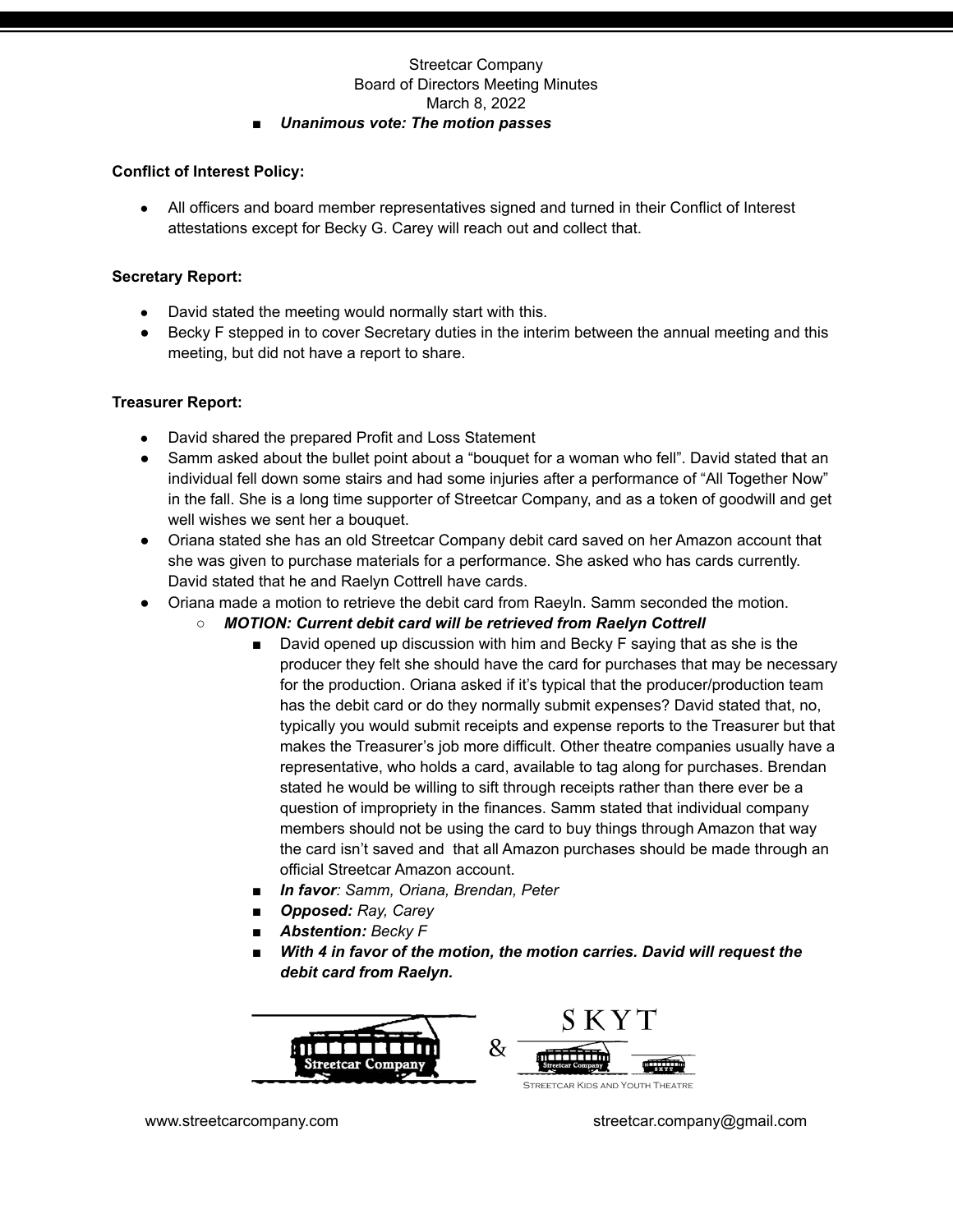- Becky F stated that \$2000 of the current budget is from a grant from the Greater Lakes Region Children's Auction and must be used for a SKYT show. It was her understanding we were using it for Lion King Jr.
- There was discussion of making sure Brendan would be able to access bank accounts and get a debit card. Becky F made a motion to have Brendan be a signer on the account. Samm seconded the motion.
	- *○ MOTION: To have Brendan Berube, Streetcar Company Treasurer, be a signer on all Streetcar Company financial accounts and to receive any appropriate debit cards*
		- There was no discussion
		- *■ Unanimous vote: The motion passes*
- Samm motioned to accept the Treasurer's Report. Oriana seconded the motion.
	- *○ MOTION: To accept the Treasurer's Report*
		- There was no discussion
		- *■ Unanimous vote: The motion passes.*

# **Old Business:**

- 2022 Show Schedule
	- In November 2021 the Board approved the show schedule, but due to a number of factors it has already changed. "Brighton Beach Memoirs" has moved from November to the spring. "The Wizard of Oz" is now performing in April. SKYT's production of "Lion King Jr." and Streetcar's "Brighton Beach Memoirs" will begin production in April once Oz is done and will be performed in June. "The Great Steamboat Race and Musical Talent Contest" will begin production in June and be performed in August. "Passage Into Fear" will begin production in August/September and perform in late October near Halloween. Lastly in collaboration with SKYT, "A Wicked Christmas Carol" will begin production in October/November and be performed in December depending on the venue.
	- Oz is paid for
	- Brighton Beach Memoirs is \$350 to license
	- Lion King Jr. is paid for
	- Steamboat has no cost
	- Passage Into Fear is \$300
	- A Wicked Christmas Carol is \$600
	- Currently we can only post about Oz, Lion King Jr and Steamboat on social media as those are the only licenses we have secured.
	- Oriana stated that she thought SKYT performed in the summer normally. Brendan stated that because this year is Streetcar's 50th Anniversary, things got shuffled around a bit.
	- Tilton School Becky F stated that she has been playing phone tag due to her schedule and suggests a new contact reach out to Kate Suanders the head of Tilton School. They want to work with us on their theatre department and there is a chance we can collaborate and use their facility. Some members did go on a site visit earlier but they

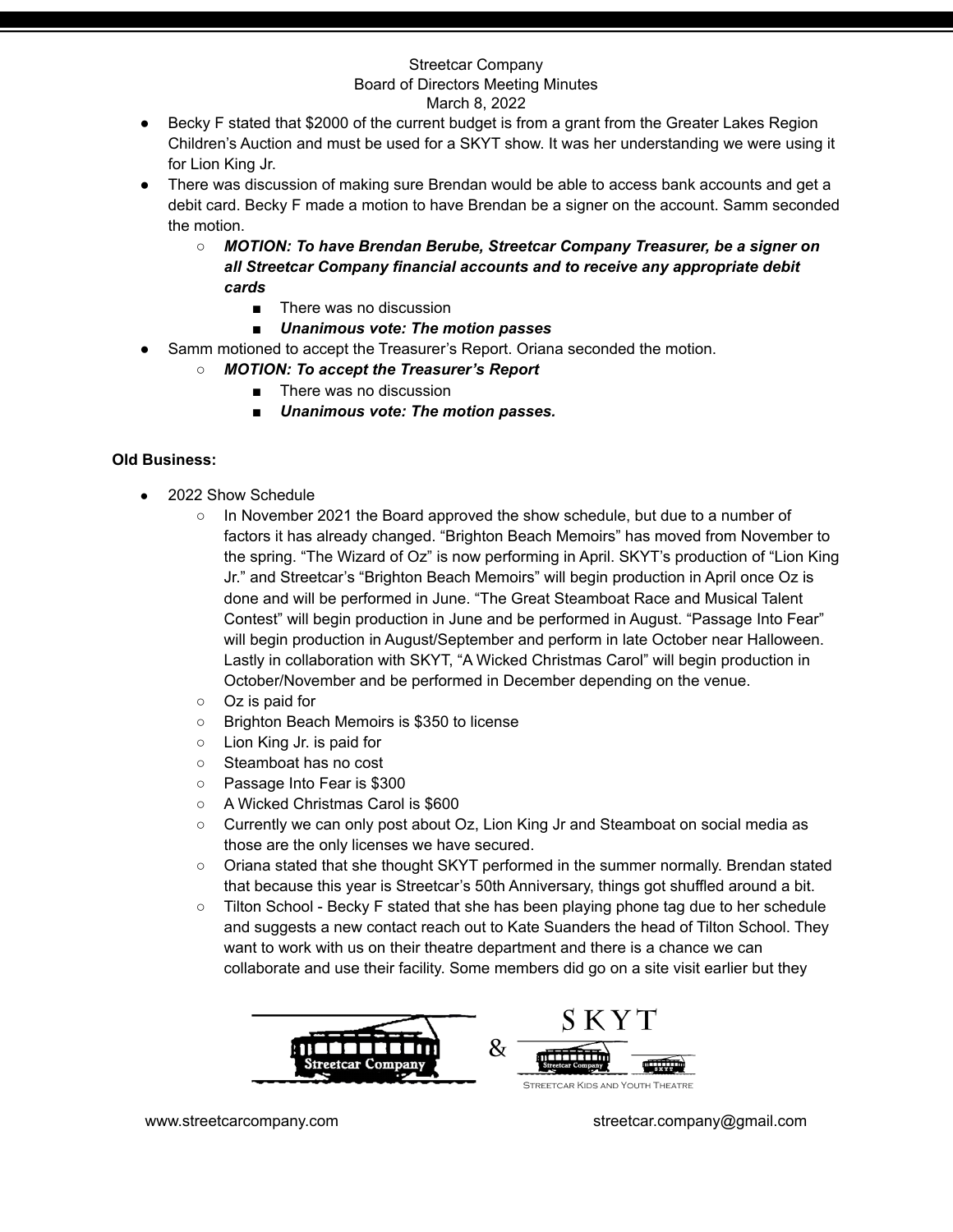haven't discussed the nitty gritty business but it is a nice facility. Becky G has discussed helping them with their costumes for "Little Shop of Horrors". David stated it has the possibility of being a good mutual relationship. Carey stated that it's a good idea for at least one person from the original meeting reach back out. David said he would be willing and Brendan added that he felt it would look best if, as President, David did that. David asked for Kate's contact info

and Becky F said it's in the Streetcar email Becky F and Peter added that it really could be a great collaboration.

○ Belknap Mill - The Board wanted to perform Brighton Beach Memoirs and other non-musical shows at the Belknap Mill. They got in touch with Karen Prior and told her All Together Now did very well there and could we line up another show. The Mill said no and they do not want Streetcar to have any more performances there. Carey offered to reach out to Karen if the Board wants as she has an existing professional relationship with her. The Belknap Mill wanted us to pay \$1000 for a year of shows, rehearsal space, and meetings when the space was available, but at the last minute took shows away in discussions. Carey wanted to bring to the Board's attention that the Mill is also a 501c3 and relies on the rental income to pay their significant bills. Becky F and David said they absolutely agree, but that the agreement was not what they expected the trade would be.

## **New Business:**

- Mission Statement it was discussed to bring ideas for an official mission statement to the next Board meeting. Becky F suggested reaching out to the membership for their ideas as well. Carey stated she will post to Facebook asking for the members to share their ideas.
- Directors and Officers Insurance David will reach out to our insurance agent, HPM to see if our policy includes Directors and Officers Insurance
- Oz Tech Professionals
	- David stated there have been questions and concerns from company members about Becky G spending her own money on a professional tech production company.
	- Becky G stated that she did this because the producer hasn't done anything. This happened as a backfire from a spat she had. She stated she takes exception to the criticism as it was a generous gift. She had no knowledge of anyone lined up to do the production roles and she wasn't aware of what the producer was organizing. She stated that she just wants the show to be the best it can be as she plans on this being her last hurrah.
	- David stated that there were members that wanted to do the tech jobs, and the optics of a director putting up their own money - especially such a large amount - is cause for discussion as it is unprecedented.
	- Carey stated she had talked with the producer and had been told she could work tech crew on light or sound board. There were also other individuals that were interested as well. Carey spoke to the Purpose listed in the bylaws that states, "The object for which this Corporation is established is to provide live theatre productions for the cultural

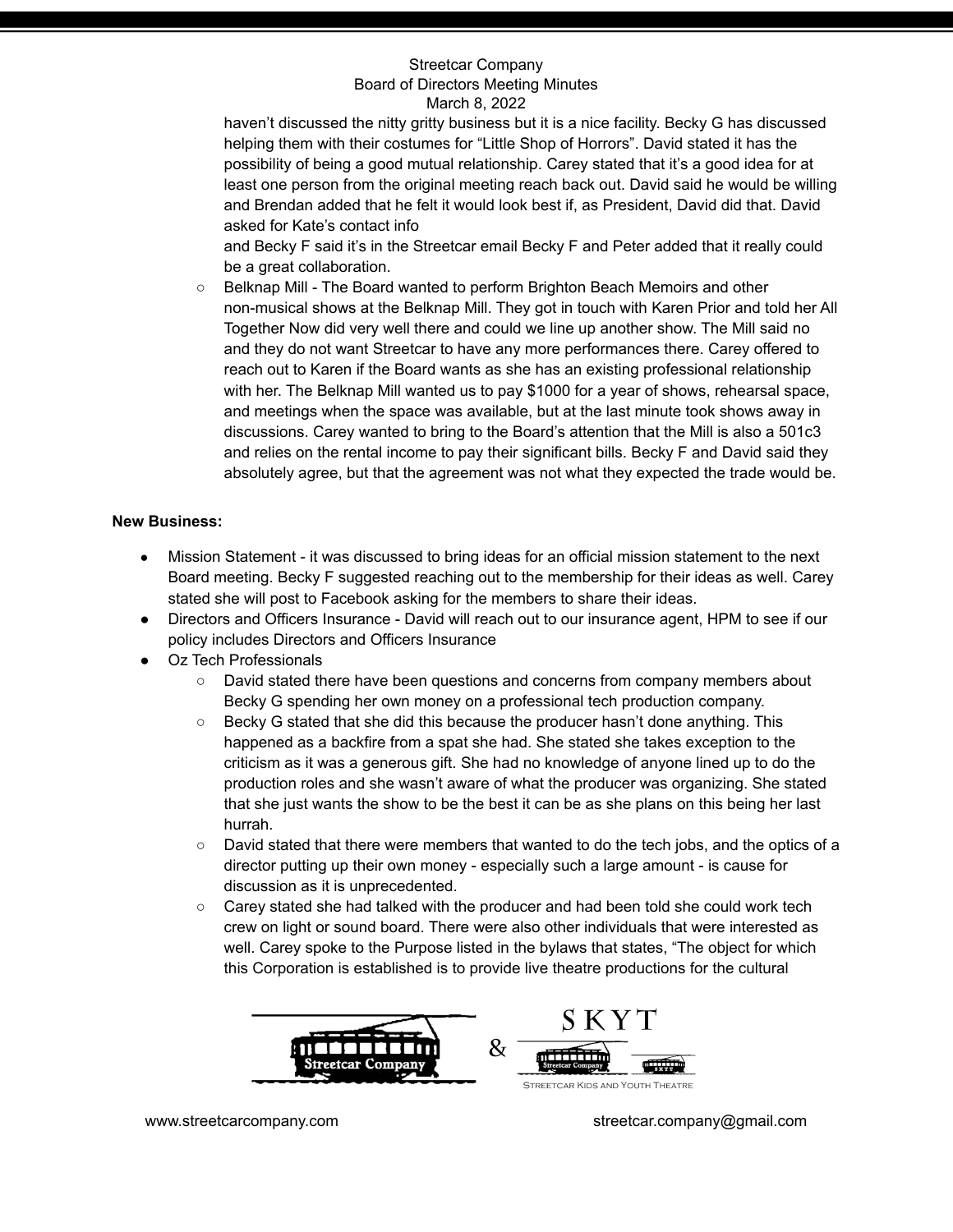education, entertainment, and inspiration of the community; to encourage and develop the participation for amateurs in all phases of the theatrical arts; to provide a stimulus for participation by amateurs and original talent in acting, directing, producing, stagecraft and any and all phases of theatre"

- Becky G again stated that she took exception to this discussion and apologized because she had to leave to meet with a seamstress for some costumes for Oz. Becky G left.
- Discussion continued and it was mentioned that Becky G's financial contribution was very generous and that her gift of it was not without praise. It was asked if there were other tech/production jobs that interested members could help with. It was also asked if members could assist alongside the professional tech crew.
- Oriana asked if there was clarification for when the Board can or should step in on the production of a show. Becky F stated that we need to have clarification of what is expected of a Director and Producer and that guidelines need to be created because they are mentioned in the bylaws but not written in the bylaws.
- David said that there has been past complaints of the Board overstepping into show areas.
- Oriana asked if Becky F and David can reach out and speak with Becky G to mend and reestablish communication.
- Oz Update
	- The Director and Producer are not talking and it is causing some issues for the production.
	- David will ask the producer about whether participating members are paying production fees.
- **SKYT Proposal** 
	- Raelyn Cottrell has submitted a proposal for newly released, "Broadway Junior Revue: Raise Your Voice" offered by MTI.
		- It's similar to "All Together Now" in that you can perform it as a concert, revue, or original musical
		- Raelyn proposes pushing Lion King Jr. to fall and performing this in the summer. She states that she has rehearsal space at Gilmanton Community Church and that the performance can be performed at Crystal Lake in Gilmanton.
		- David stated he felt a lot of kids would be interested.
		- Becky F asked what venues have been reached out to that haven't been available. David stated Laconia High School is unavailable.
		- Carey asked if we already paid royalties for Lion King Jr. and was told yes.
		- Carey stated after looking at the available songs, that kids wouldn't actually be interested in these songs/production as they are older shows that kids generally aren't familiar with. Samm agreed.
		- Brendan stated he doesn't think we should water down our show schedule since we are already doing so many shows.

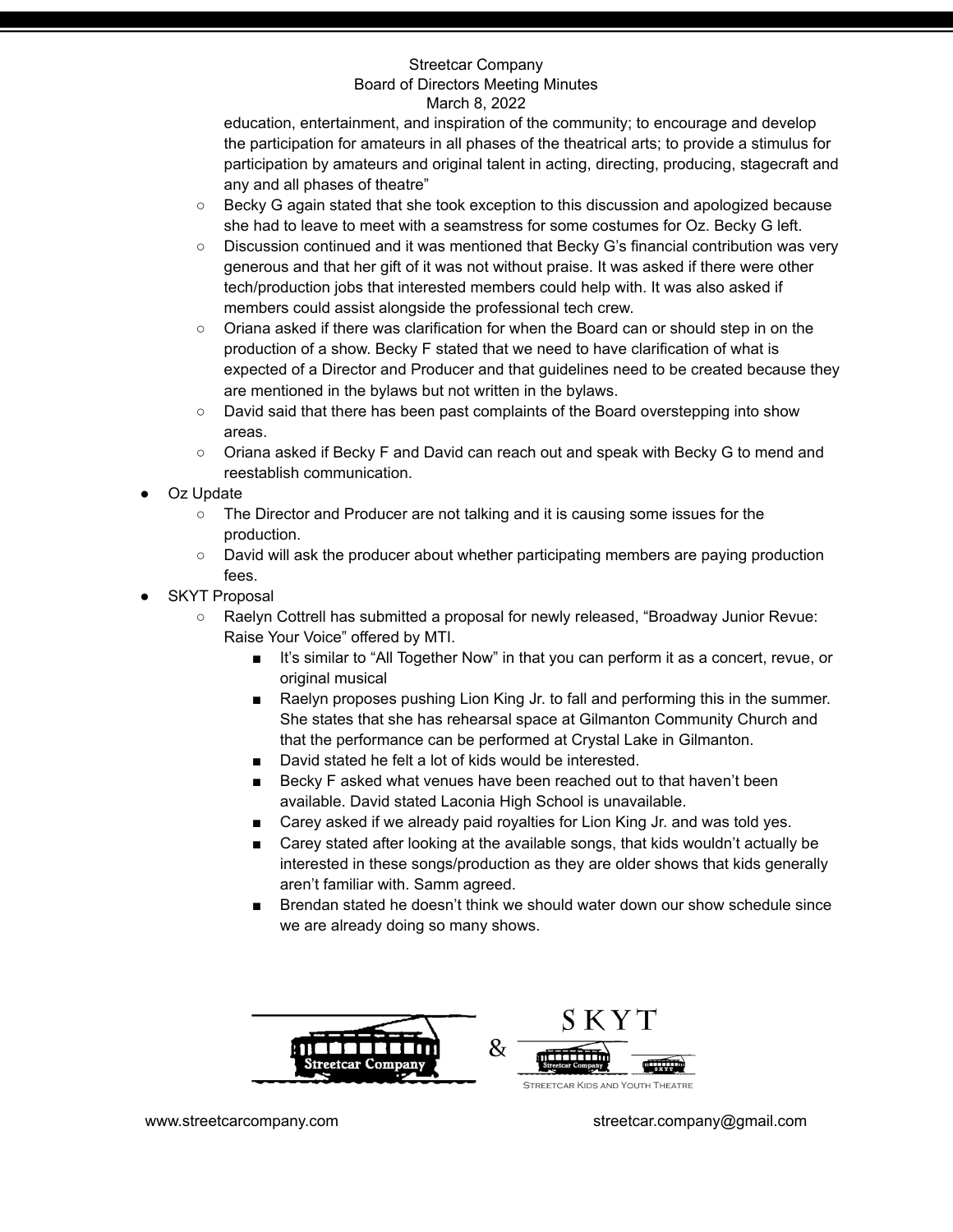- Becky F stated that we have many shows that have been approved for 2 years and have been patiently waiting. She also stated that three of the approved shows would cost less than this one show.
- Brendan stated that while it may turn a profit, we want to be about quality not just making money.
- David stated he did not think this show has a time limit attached to it like All Together Now did.
- Samm motioned to approve the show but decline the proposed timeline. Oriana seconded the motion.
	- *● MOTION: Streetcar Company approves production of "Broadway Junior Revue: Raise Your Voice" but not the proposed timeline.*
	- It was discussed that Raelyn should propose a new timeline for the 2023 season. Oriana asked if having a SKYT show precludes having a Streetcar show at the same time. Becky F stated that you're splitting your resources by doing that. Oriana restated that Raelyn should be encouraged to re-propose the show at the next pitch night.
	- *● Unanimous vote: The motion passes.*
- Carey mentioned that she thinks the Board should consider looking into expanding offerings for our membership including workshops, performance opportunities/dinner show. Oriana added that we should consider offering a camp. David also mentioned that he'd like to offer a SKYT information night for parents, and kids could be in another space doing performance skills or theatre games. Oriana also added that we should look into local community days.
- Oriana wanted to note that she is SUPER EXCITED AF for what Streetcar has coming up.
- Becky F restated that we need to find a public space for the next meeting. It was discussed to see if Laconia Congregational has space free for us.
- The board agreed that the second Tuesday of every month would work for everyone to meet. The next meeting will be Tuesday April 12th with location and time TBD. Carey will post on Facebook and website.

# **Adjournment:**

- Samm motioned to adjourn and Peter seconded the motion
	- *○ MOTION: Adjourn the meeting*
	- *○ Unanimous vote: The motion passes*
- **● The meeting was adjourned at 9:26pm**

# **NEXT MEETING: Tuesday April 12th, 2022 (location and time TBD)**

Respectfully submitted,